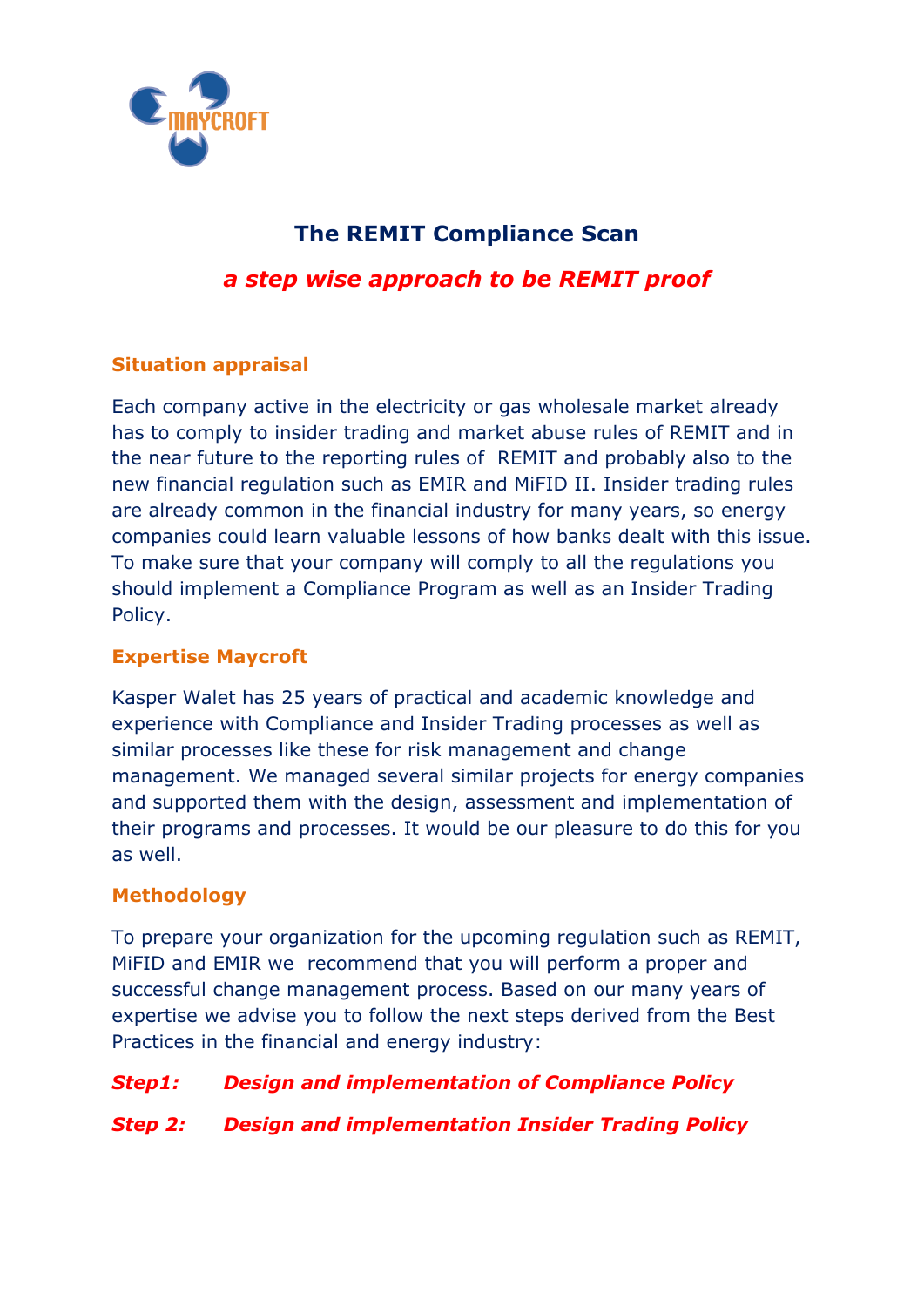

These steps could be done in parallel as there will be a lot of overlap. By first conducting these 2 projects you will already get a clear picture about all relevant issues within your organization. Besides you will have to involve all the (potentially) impacted people within your organization which will also help to create and enhance the awareness and is a prerequisite for a successful change management.

### **Step 1: Design and implementation Compliance Policy**

Compliance is about having a robust compliance policy in place that is kept under review as REMIT is a living' piece of legislation.

A robust REMIT Compliance Policy should give answers to the following questions:

- What is the scope of inside information?
- What parts of the business/activity could be impacted?
- What is price significant?
- What is precise information?
- What has not already been published?
- Who is best placed to publish?
- When to publish?
- Where to publish?
- How to publish and update information?

#### **Assessment**

During the design and implementation phase we will at least make an assessment of the following issues:

- Definition of Roles
- Will the Compliance function be centralized or decentralized
- Internal and external reporting lines
- External interfaces: provision of resources
	- o Human and Technical ( IT systems)
- Identification/ assessment compliance risks
- Phase 1: insider trading and market abuse
	- o Use of insider information in trading
	- o Infringement upon prohibitions
	- o Non- wrong fulfilment of disclosure obligations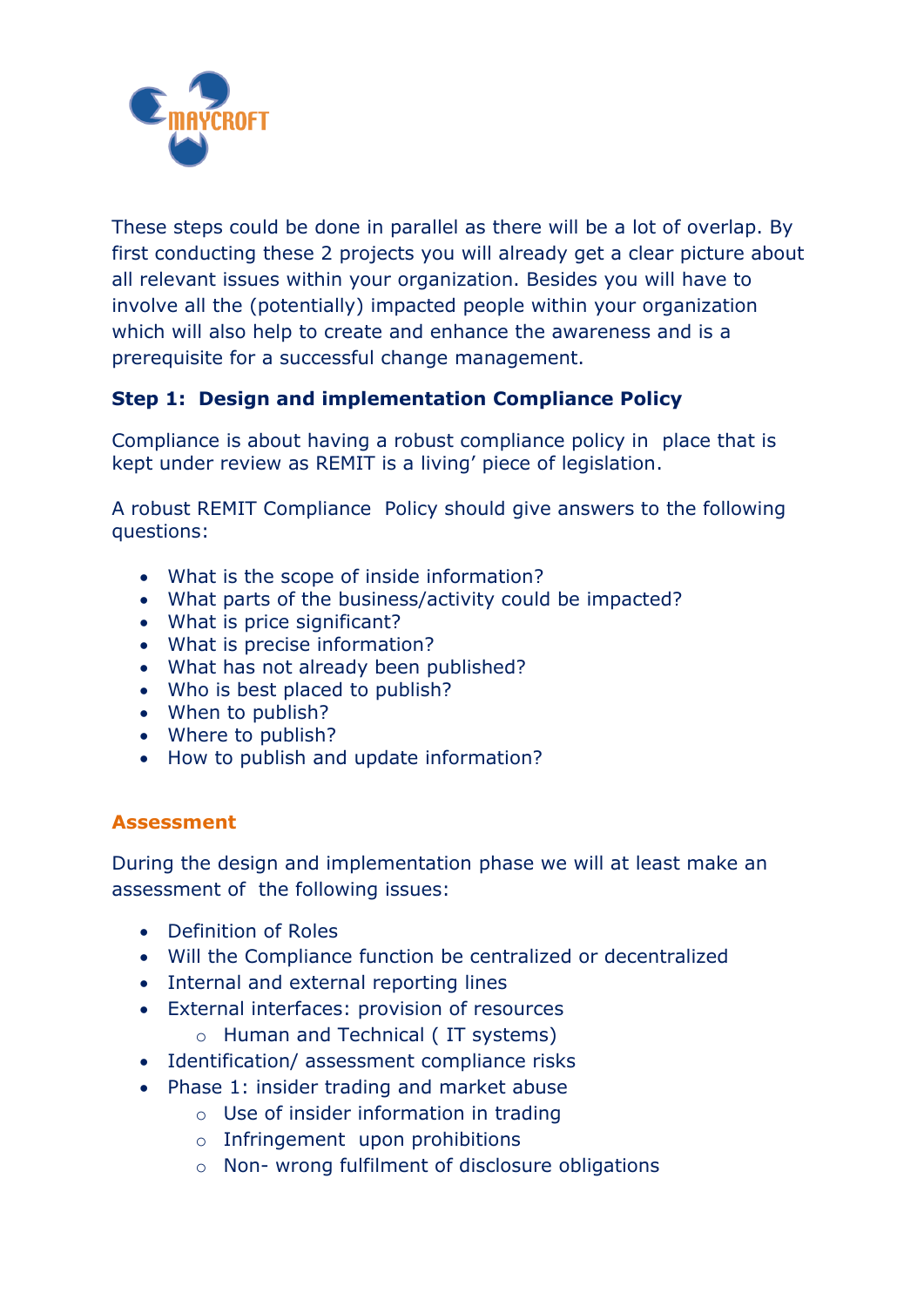

#### Phase 2: Reporting

- o Non/wrong fulfilment
- o Reporting obligation
- o Registration
- Definition of concrete actions to define admissibility and inadmissibility
- Implementation of processes to comply with regulations (top down)
	- o Directives
	- o Technical processes on data disclosure and reporting
- Registration
- Ensuring non use of insider information
- Process for the investigation
- Handling of infringements
- Communication of rules and the regulation to be observed
	- o Internal communication and training concept
	- o External communication to ACER and National regulators
	- o Reporting Process
- Monitoring tools
	- o Internal reports on compliance Internal controls
	- o Audits
	- o Reporting lines for monitoring results
	- o Documentation of processes and actions
	- o Reporting of infringements
	- o Current status processes

# **Step 2: Design and implementation Insider Trading Policy**

### **2.1 Design Process**

The Insider Trading Policy will at least deal with the following issues:

- General information on REMIT and MAD/MAR
	- o Description on primary obligations and prohibitions in relation to insider trading
- Who will be covered
	- o Board, management, all employees?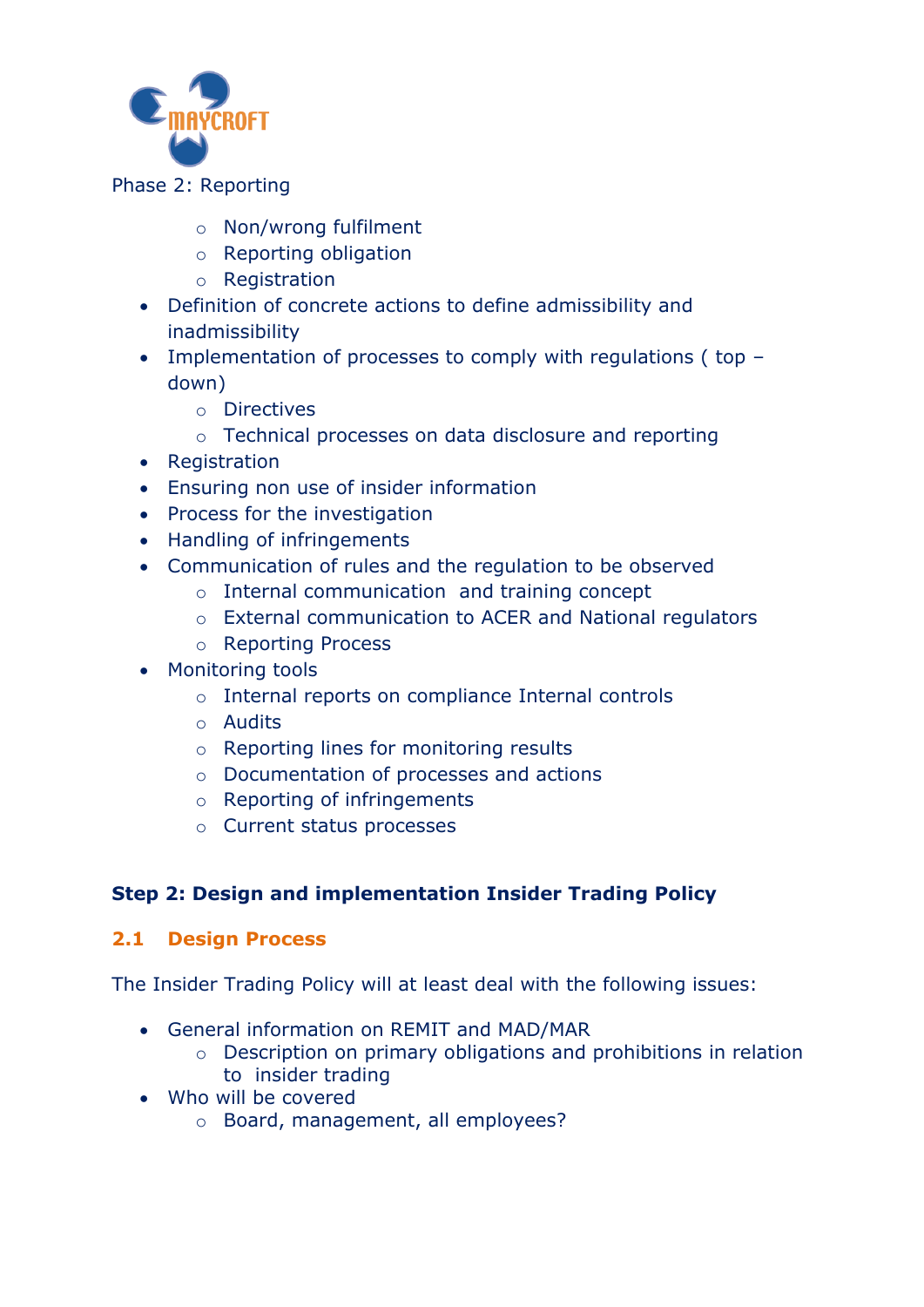

- What will be covered
	- o Power and gas, transport agreements and related derivatives and financial instruments?
- Establishment of Chinese Walls
	- o Separation of production and trading
	- o Physically, IT systems etc.
- **•** Insider lists
	- o All employees with inside information should be included in an insider list
- Procedures for handling of inside information
	- o Inside information may not be shared with anyone until published and thus made available to the market
- Publication of inside information
	- o Will insider information be published on Gen-i or special website (s), immediately or ASAP?
- Sanctions
	- $\circ$  Not yet known, but probably fines and imprisonment (+ bad publicity)

# **2.2. Implementation Process**

Although there still are several open issues that need to be clearly defined, such as the definition of inside information, the hedging exemption, you should already start the implementation process.

# **Phase 1**

- Deployment of overall Insider Trading Policy
- Preparation of Insider Trading Policy for external consultants
	- o For external consultants such as external lawyers, accountants, etc**.**
- Link with your company's Compliance program for handling of inside information and market abuse rules
- Development of training programs
	- o Short general case in overall compliance program and more detailed REMIT specific program for relevant employees
	- o Publication channels
	- $\circ$  Own website(s), regulators or other channels
- Info meetings and educational sessions for relevant employees
- Establishment of Insider lists